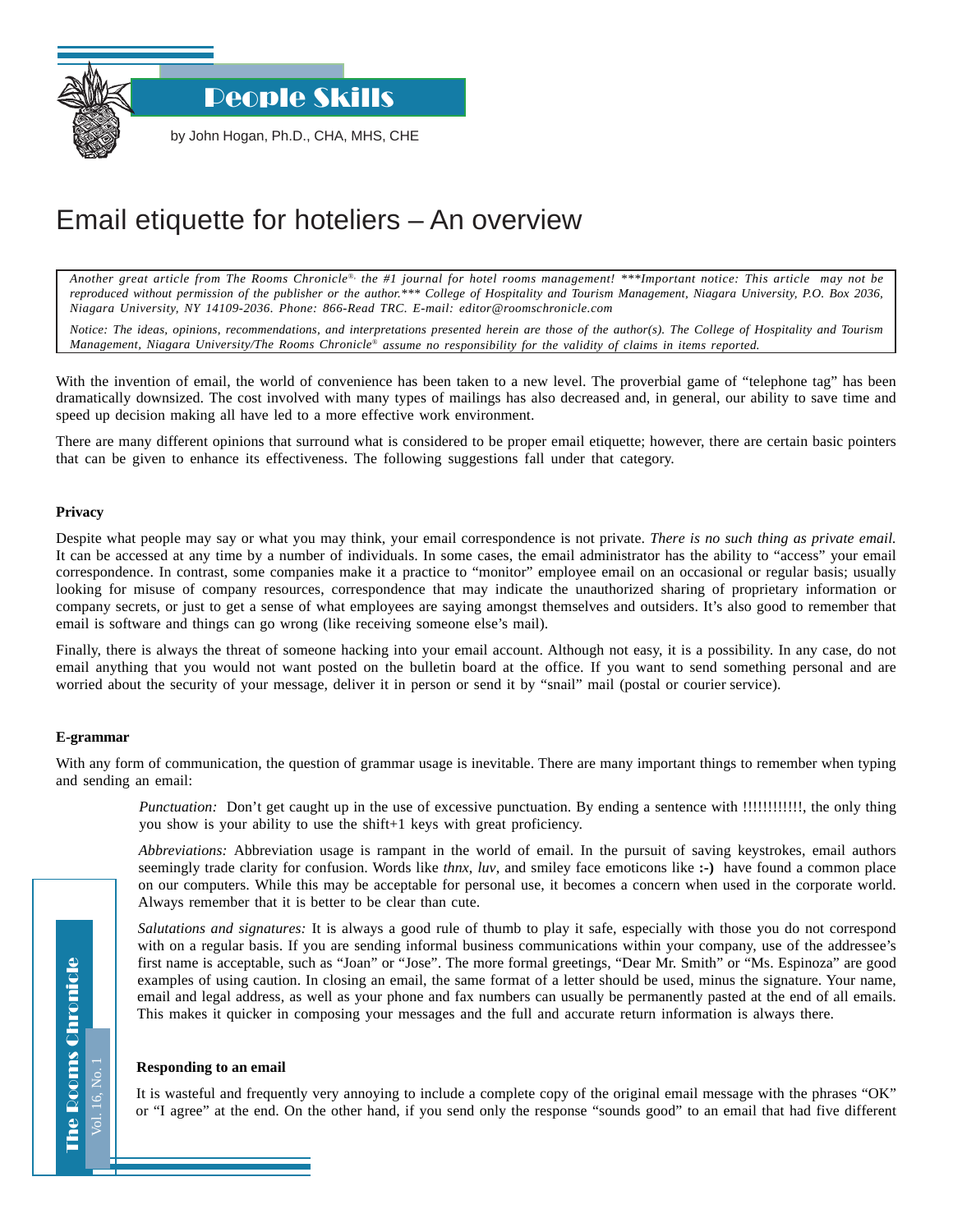parts to it, your response is vague and does not meet the needs of the sender. It is best to copy and paste only the parts of the message that require your specific feedback, such as:

*>> and do you feel we should join the co-op advertising plan at a cost of \$450?*

with

*Yes. It is a good investment and we need to increase our brand and location awareness.*

#### **Formatting**

Technology is moving at an incredible rate. There are ways being invented to increase options and space using HTML, Rich Text Formats, ZIP and more. It is smarter and easier to use plain text. Every system can handle plain text, but not all can handle the latest technology improvements, which means your messages may not get through as you intended.

#### **Flames**

To be "flamed" means that you have sent email to an individual or group of people to cause them to respond back in a less that desirable fashion. Basically, it is an electronic form of verbal abuse. The best thing to do is to ignore the message, as a response will more than likely just fuel the "flame." There are some things you can or should not do to limit the flames that you receive:

*CAPS:* It is important to realize that only using upper-case letters is the same as shouting in someone's ear. So if you don't want to SHOUT, don't use all caps.

*Commenting on grammar:* Nobody wants to feel patronized or have their typing errors or grammar skills brought to their attention. Be sensitive by over-looking these oversights.

*Mass-mailing:* This is a big time no-no. Nothing will generate more

flames than this. The initiation or forwarding of chain letters, jokes, or unsolicited and/or inappropriate pictures throughout the workplace sends a clear message about one's values, sensitivity (or lack thereof), and immaturity. Recognize that the workplace and company resources are meant to further the business interests of the company and not the personal interests of specific employees. Besides, these acts only give provocation and justification to a company to regularly monitor employees' emails and productivity.

## **The Complaint Corner**

| Mr. Worried Hotel Guest: | (calling the hotel front desk from his guestroom) I see<br>that the hotel's check out time is 12 noon, but my flight doesn't<br>leave until 6pm. May I remain in the room until 3 o'clock?                                                                                                                                      |
|--------------------------|---------------------------------------------------------------------------------------------------------------------------------------------------------------------------------------------------------------------------------------------------------------------------------------------------------------------------------|
| Bad Reply:               | I can't grant you a late check out today, we need the hotel<br>room for the many guests that are scheduled to arrive tonight.<br>You must be gone by noon or we will be forced to evict you.                                                                                                                                    |
| Slightly Better:         | Unfortunately, we are sold out tonight and expecting early<br>arrivals. The best I can offer you is a 1 o'clock late check out.<br>Alternatively, we can have a bell person secure your luggage in<br>our locked storage room while you dine in our restaurant or<br>relax in our lobby.                                        |
| Best Reply:              | Mr. Worried Guest I see that you are a diamond level member of<br>our hotel's frequent stay program. We can certainly accommodate<br>your request. I will make the arrangements for your complimentary<br>3pm late check out. We will just make sure to have the housekeepers<br>clean your room last tonight after you depart. |

### **Email etiquette guidelines<sup>1</sup>**

**Using proper email etiquette is as easy as applying a bit of empathy to your messages: send only what you want to receive. The following additional etiquette guideliness will help you consider a variety of issues when using email.**

- Is your message really needed by the recipient(s)?
- Is your message for routine rather than sensitive messages?
- Are you sure your message is not "spam" (an annoying message sent repeatedly) or a chain letter?
- Have you carefully checked the intended recipient's email address to ensure that your message is going where you want it to go?
- Has your wording avoided defamatory or libelous language?
- Have you complied with copyright laws and attributed sources accurately?
- Have you avoided humor and sarcasm your reader may not understand as intended?
- Have you proofread your message carefully?
- Is this a message you would not mind having distributed widely?
- Does your signature avoid offensive quotes or illustrations, especially those that are religious, political or sexual?
- Are attached files a size that your recipient's system can handle?
- Are the files you are attaching virus free?
- Have you begun your message with the recipient's name or used a greeting?
- Have you closed with your name or a closing statement?
- Is your message short and concise?
- Have you been careful to use asterisks, dashes, solid caps, etc., only as needed?
- Is your document free of unnecessary abbreviations? **1 Lesikar's Basic Business Communication, pp. 216-217. Lesikar, Pettit, & Flatley. McGraw-Hill, 1999.**

#### **Paper**

Don't print out every email that comes to you. One of the great things about computers is the ability to save paper and, in turn, trees. View the documents first on the computer and then use the delete key before the print key, if appropriate.

#### **Conclusion**

The Internet is an evolving encyclopedia of unexplored potential. Email is one beneficial tool that is being enhanced constantly. Use your Internet search function for email etiquette and to learn of improvements and accepted shortcuts.  $\diamond$